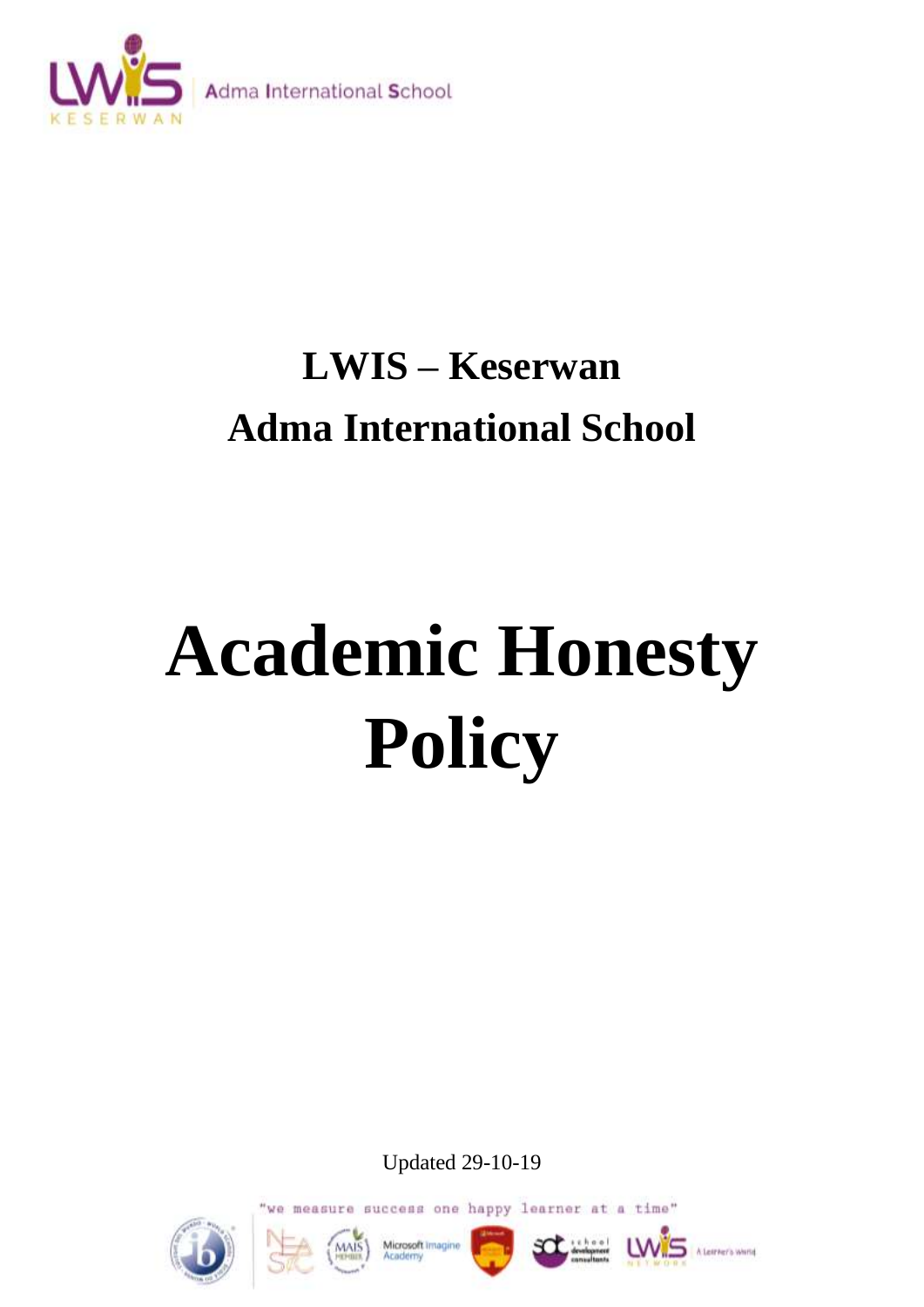

## **Table of Contents**



"we measure success one happy learner at a time"

Ü

A Learner's white

MAIS Microsoft Imagine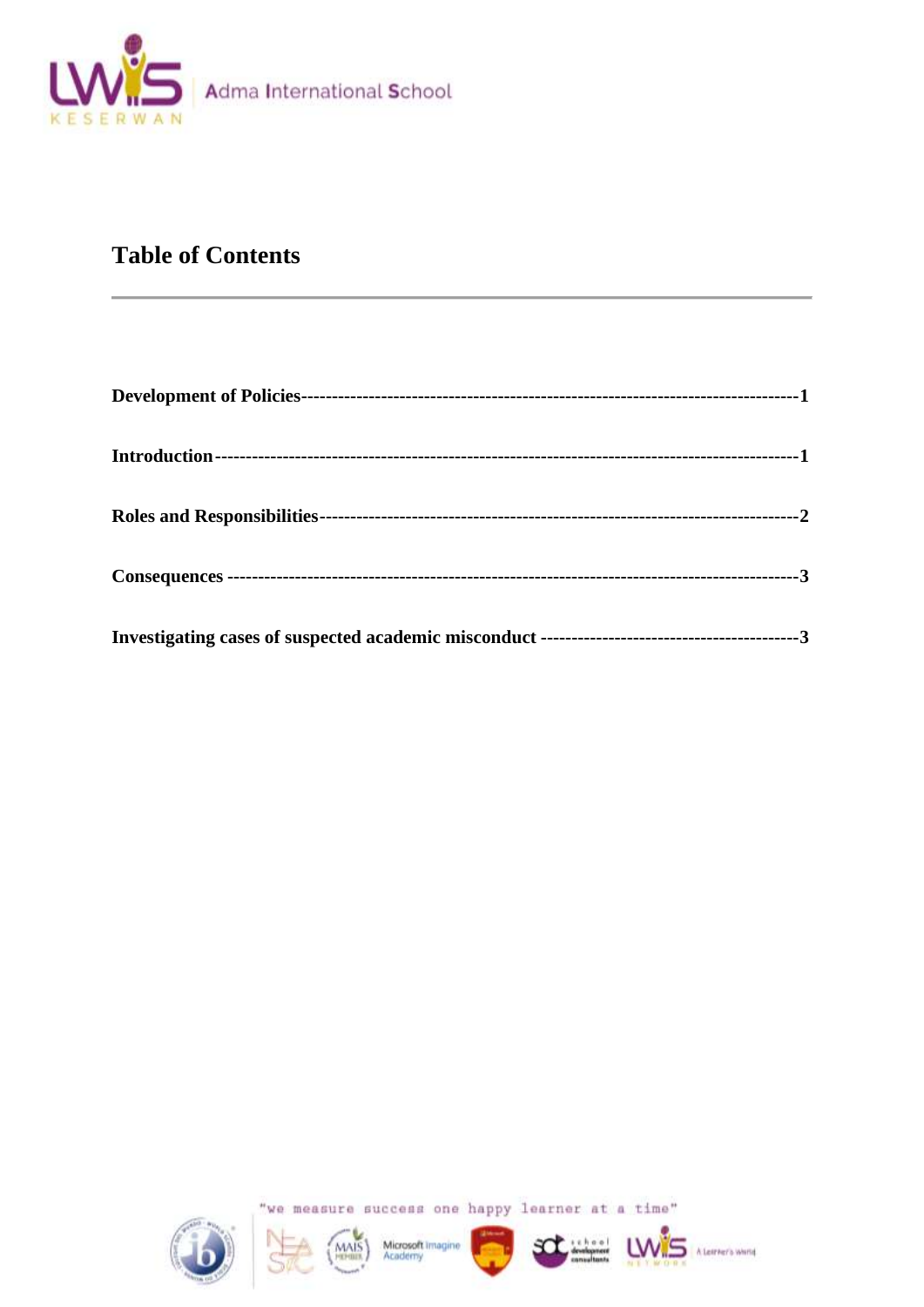

#### **Development of Policies**

LWIS-Adma International School IB DP policies have been developed by the IB DP coordinator in collaboration with the IB DP committee. The committee includes the school principal, IB DP coordinator, IB DP teachers, TOK teacher, EE coordinator and supervisors, CAS coordinator, Head of Teaching and Learning, librarian, and members of the parent committee and student council.

The IB DP policies will be reviewed periodically at the end of each academic year in June and whenever updates are made available by the IB organization. They will be communicated to the school community through the school website, portal system, notifications, parent teacher meetings at the end of each term, and orientation sessions at the beginning of each academic year. They will also be available as hard copies in the library.

#### **Introduction**

The academic honesty policy aims to promote social, emotional, and moral academic growth in order to build ethical youths. The latters need to form their own ideas and opinions and will be expected to reflect these values in their work. They will be researching the work of others and will need to ensure they do not give the impression that these ideas are wholly their own. In fact, dishonesty and its consequences can be life changing.

There are several ways in which academic misconduct occurs and can be grouped under plagiarism and collusion. According to the American School of Cyprus "Academic Honesty Policy", plagiarism corresponds to "the representation of the ideas or work of another person as the student's own" while collusion is defined as "supporting malpractice by another student, as in allowing one's work to be copied or submitted for assessment by another".

According to the "Diploma Programme Assessment procedures," the other forms of academic misconduct include:

- duplicating work to meet the requirements of more than one assessment component
- falsification or inventing fictitious data for an assignment
- taking unauthorized material into an examination room ( this poster gives details)
- disruption of an examination by an act of misconduct, such as distracting another candidate or creating a disturbance
- exchanging, supporting, or attempting to support, the passing on of information that is or could be related to the examination
- failing to comply with the instructions of the invigilator or other member of the school's staff responsible for the conduct of the examination
- impersonating another candidate
- theft of examination papers
- disclosure or discussion of the content of an examination paper with a person outside the immediate school community within 24 hours after the examination
- use of essay-writing services (ghost-written or purchased essays) offering assistance in writing essays or other assessment materials. (52)

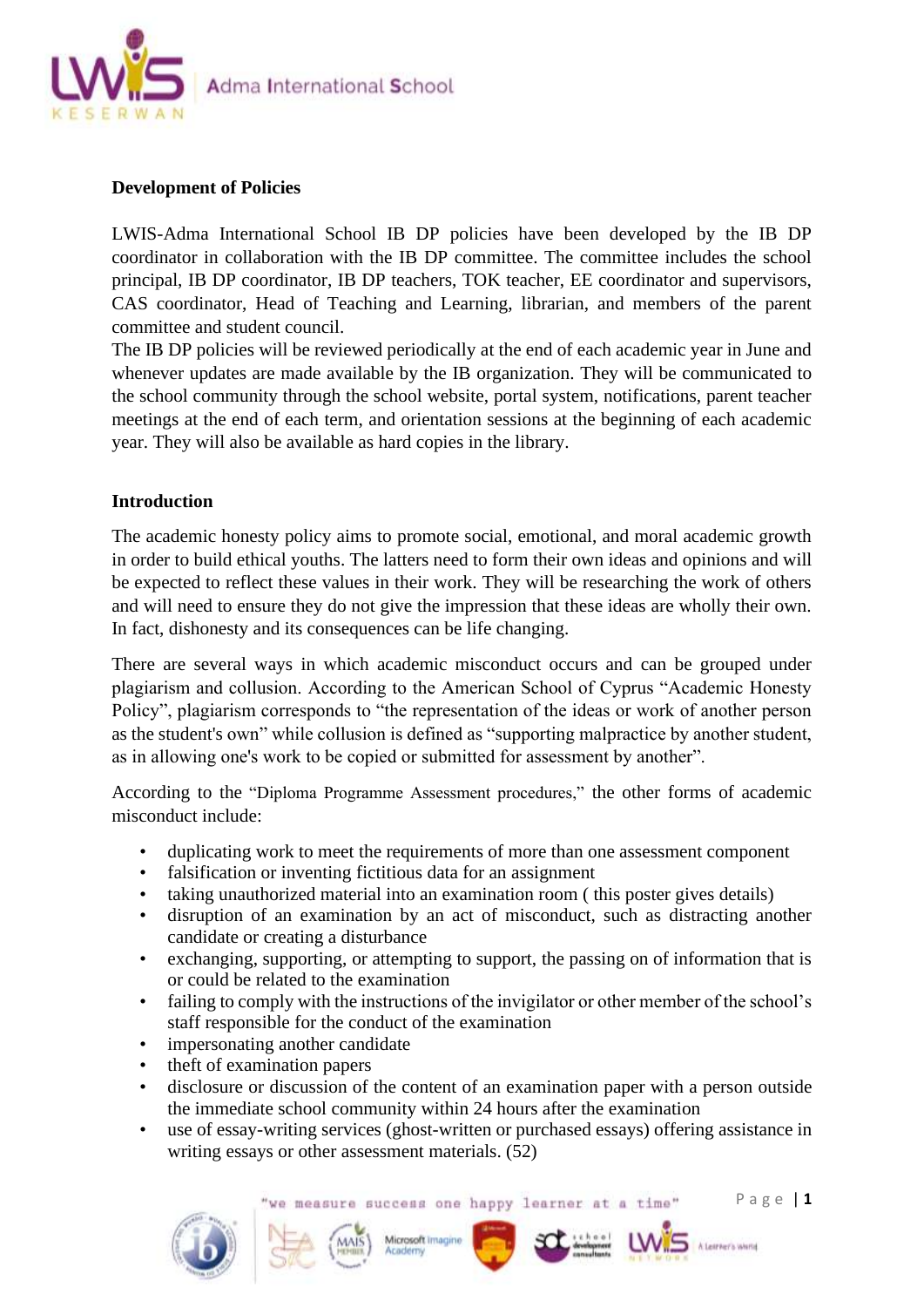

The school promotes good academic practice through encouraging and urging the students to:

- "ensure that all sources consulted have been acknowledged in the work using the MLA referencing style.
- make sure that information used is acknowledged in the body of the text and is fully listed in the bibliography.
- use quotation marks or indentation to show all text that is someone else's exact words and should not forget to show whose words they are.
- cite their sources so that readers can find them; if they cannot state the origin of the source it is probably better not to use it" ("Sangam School of Excellence Academic Honesty Policy").

#### **Roles and Responsibilities**

Teachers should:

- determine whether students' work meets the IB's and LWIS-AIS standards concerning academic honesty and use appropriate means to ensure its authenticity.
- apply teaching and learning methodologies that are defined in the school guiding statements and that reflect the IB requirements.
- apply LWIS-AIS Assessment Policy Hanbook.
- be on time to class and duty since being punctual demonstrates a form of honesty.
- maintain an ethical approach when dealing with plagiarism, collusion, and academic misconduct of students.
- serve as exemplary role models.
- train their students in appropriate research methodology.

The librarian should guide and help students in:

- finding and providing resources.
- using citation managers.
- creating and maintaining a bibliography list.
- remaining honest and citing all sources using MLA referencing style. ("MLA Citation" Guide")

The administration should:

- make sure that the students and teachers comply with the academic honesty policy.
- apply the internal and external examination regulations as stated in relevant policies.
- be transparent in cooperating with external examination agencies.

Students must:

- use a standard MLA referencing style while using the ideas/work of others. ("MLA Citation Guide")
- present all work submitted in their own words and acknowledge the ideas of others where collaboration has occurred.

Microsoft Imagine

• follow LWIS-AIS Academic Honesty Policy.

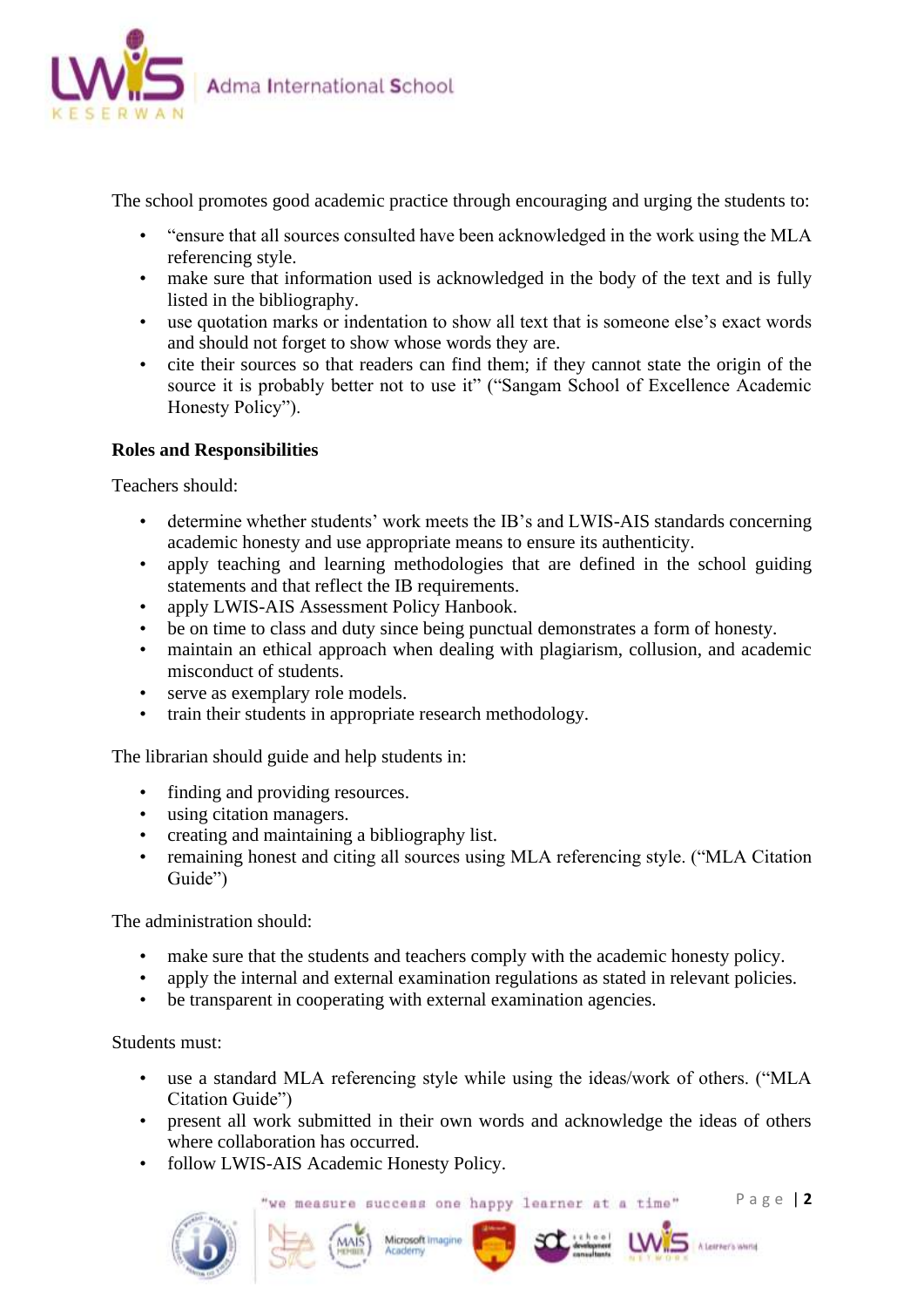

#### **Consequences**

Failure of a student to respect LWIS-AIS Academic Honesty Policy will lead to the stated consequences below:

#### First Time Offense

- Parents will be called in for a conference with the teacher and/or IB Coordinator or Principal, as deemed necessary.
- A documentation outlining the offense will go into the student's file.
- The student will receive an automatic zero on the assignment, exam, test, or assessment. No make-up work will be offered to compensate for the zero.

#### Second Time Offense

- The student may face an in-school suspension or out of school suspension and letter in student file.
- The student may be suspended from the IB Diploma Programme.
- The student will receive an automatic zero on the assignment, exam, test, or assessment. No make-up work will be offered to compensate for the zero.

Third Time Offense - A pattern has been established; the third offense is considered as repeated intentional plagiarism.

- An out-of-school suspension and a letter will be added to the student file.
- An automatic exclusion from the IB Diploma Programme will be applied.
- The student will not be invited back to LWIS-AIS the following academic year.
- Student may face automatic expulsion during the current school year.

#### **Investigating cases of suspected academic misconduct**

The IB coordinator will inform the Assessment Division, IB Global Centre, Cardiff, should academic misconduct have taken place during examination, and consequences will be imposed by the IB Diploma Programme final award committee after an investigation process (See Appendix A - Article 21 of "General regulations: Diploma Programme").

According to the "Diploma Programme Assessment procedures," these are some of the most common circumstances that will trigger an investigation.

- The IB DP coordinator informs the Assessment Division, IB Global Centre, Cardiff, that academic misconduct may have taken place during an examination.
- An examiner reports possible plagiarism or collusion.
- A sample of assessment material randomly submitted to plagiarism detection software(s) (by the Assessment Division, IB Global Centre, Cardiff) reveals that the work of a candidate may not be entirely authentic.

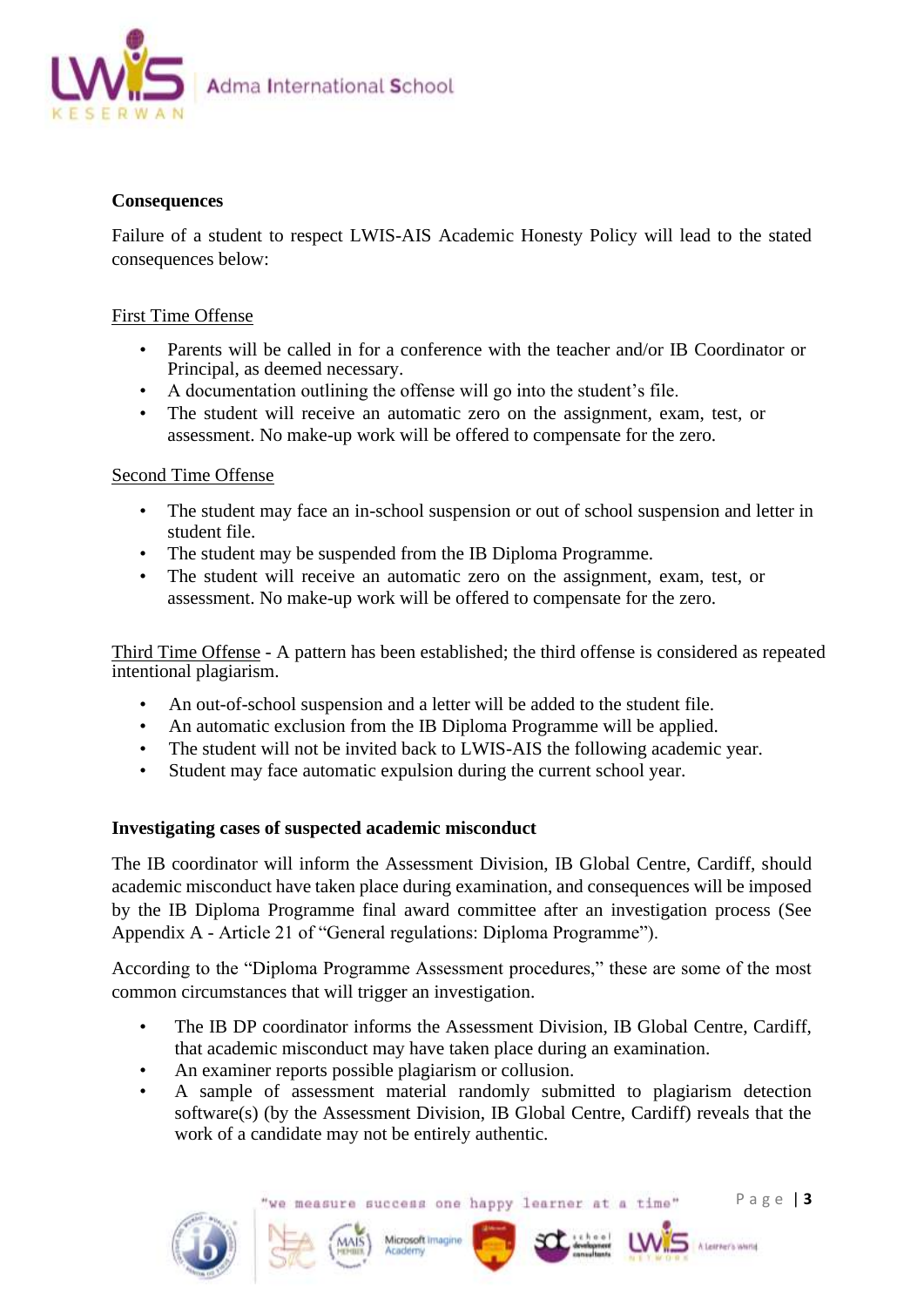

Before the IB will investigate a case of suspected academic misconduct, there must be clear evidence to justify a suspicion of wrongdoing.

- In the case of plagiarism, the evidence must be in the form of a source that appears to have been copied by a candidate.
- In cases of collusion, an investigation will only be pursued if the candidates' work shows clear similarities. (53)

The investigation process is illustrated in the figure below. ("General regulations: Diploma Programme" 54)







Microsoft Imagine Academy



we measure success one happy learner at a time"

P a g e | **4**

A Learner's white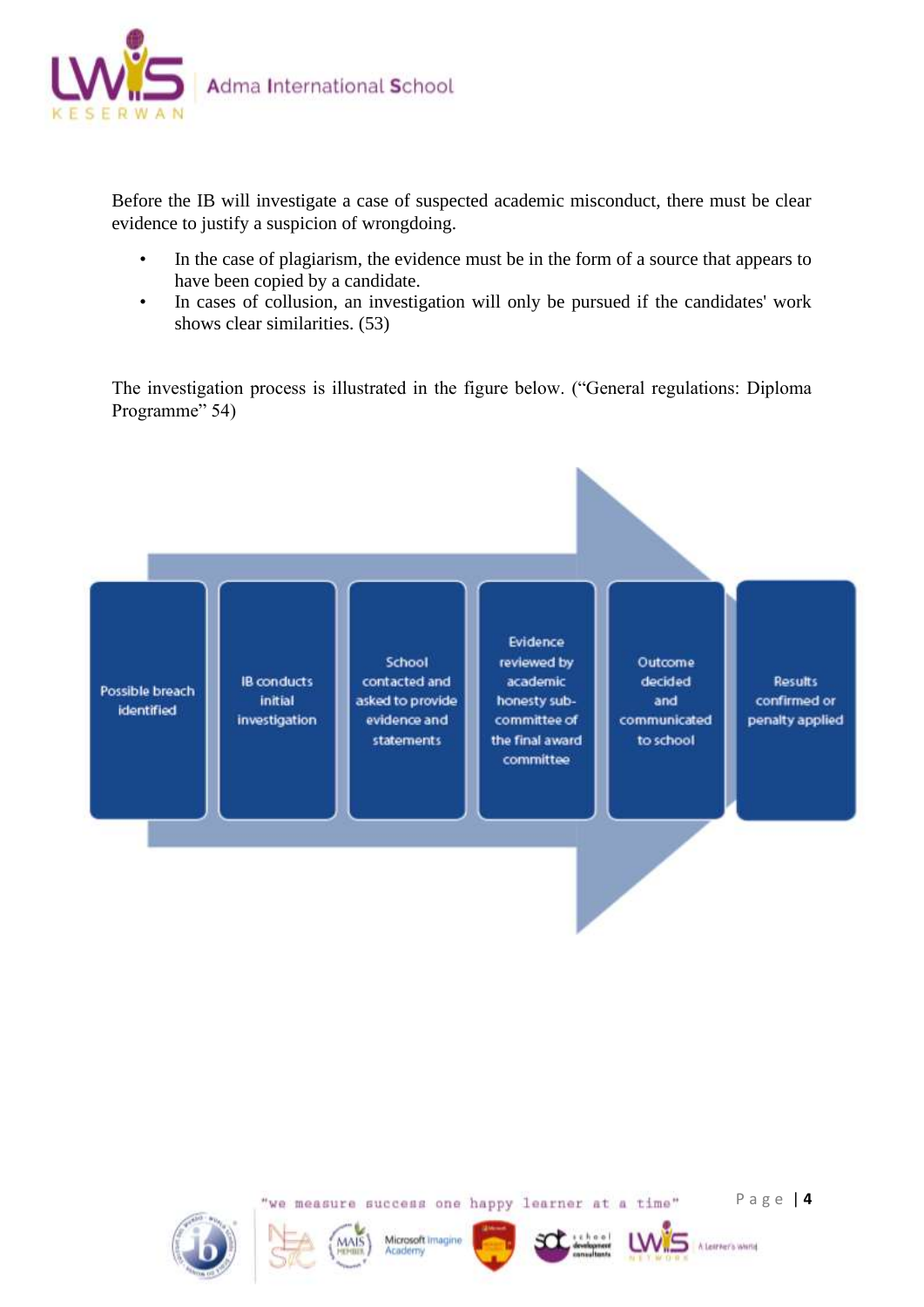

### **Appendix A**

#### **Article 21 of "General regulations: Diploma Programme": Investigating cases of suspected academic misconduct**

21.1 If questions arise about the authenticity of a candidate's work before submission for assessment, the situation must be resolved within the school. If possible academic misconduct (for example, plagiarism, collusion) is identified after a candidate's work has been submitted to the IB for assessment, the school's DP coordinator must inform the IB as soon as possible.

21.2 When a school, an examiner or the IB establishes evidence to suspect academic misconduct by a candidate, the school will be required to conduct an investigation and provide the IB with statements and other relevant documentation concerning the case. If a school fails to support the investigation into possible academic misconduct, no grade will be awarded to the candidate in the subject(s) concerned.

21.3 If the IB notifies a school that a candidate is suspected of academic misconduct and that the IB has the intention of initiating an investigation, at the discretion of the head of school it is permissible for the candidate to be withdrawn from the session or from the subject(s) in which academic misconduct may have occurred. However, at the discretion of the IB the investigation into the suspected academic misconduct by the candidate may still proceed and a decision be reached on whether to uphold or dismiss academic misconduct. If a candidate is withdrawn from a subject no mark for that subject may contribute to the award of a grade in a future examination session.

21.4 Candidates suspected of academic misconduct must be invited, through the school's DP coordinator, to present a written statement that addresses the suspicion of academic misconduct. If a candidate declines to present a statement, the investigation and decision on whether the candidate is in breach of regulations will still proceed.

21.5 The majority of cases of suspected academic misconduct will be presented to a subcommittee of the Final Award Committee. The sub-committee will normally comprise IB staff, school representatives, and chief/deputy chief examiners, but any group or combination of these persons may make decisions on cases subject to the approval of the Final Award Committee. The sub-committee will be chaired by the chair or vice-chair of the Final Award Committee, or a chief examiner nominated by the vice-chair.

21.6 Decisions of the sub-committee are made on behalf of and under the supervision of the Final Award Committee. After reviewing all statements and evidence collected during the investigation, the subcommittee will decide whether to dismiss the suspicion of academic misconduct, uphold it, or ask for further investigations to be made. If the sub-committee is unable to reach a decision, then the case will be referred to the Final Award Committee.

21.7 If the sub-committee decides that a case of academic misconduct has been established, a penalty will be applied in the subject(s) concerned. The penalty will, in the judgment of the sub-committee, be proportionate with the severity of the misconduct.

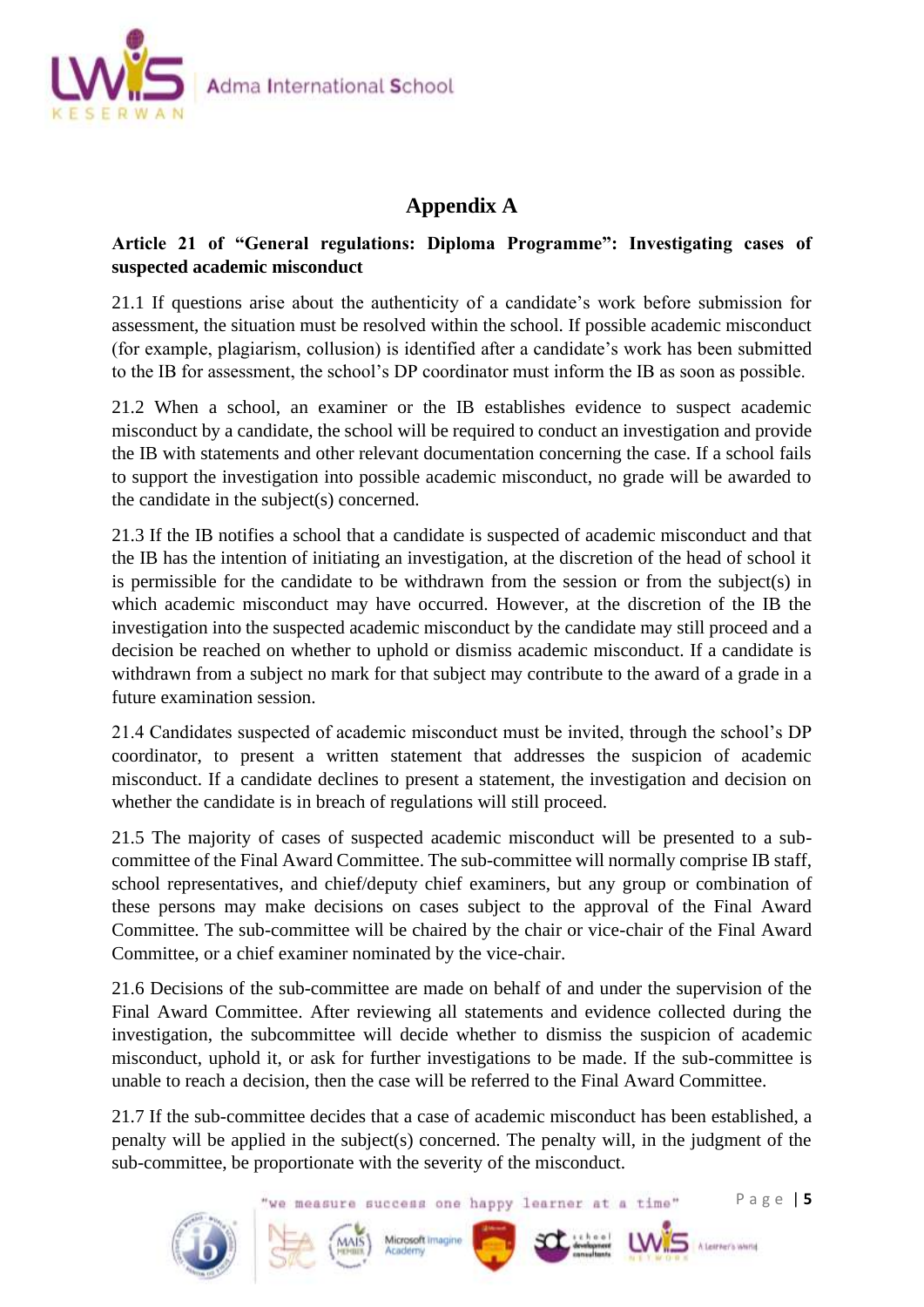

21.8 If no grade is issued for a subject that contributes to a candidate's IB Diploma, no IB Diploma will be awarded to the candidate. DP Course Results will be awarded for other subjects in which no academic misconduct has occurred. Except in cases of serious or repeated misconduct, the candidate will be permitted to register for future examination sessions, which may include the session that follows six months later, if the relevant registration deadlines are met. In the case of an IB Diploma Candidate, if the session in which the academic misconduct has been established is the candidate's third examination session towards achieving the award of the IB Diploma, no further IB examination sessions will be permitted.

21.9 If the candidate has already been found in breach of regulations in any previous session, this will normally lead to disqualification from participation in any future examination session.

21.10 If there is substantive evidence, the IB is entitled to conduct an investigation into academic misconduct after a candidate's results have been issued. If academic misconduct is subsequently established by the Final Award Committee, or its sub-committee, the candidate's grade for the subject(s) concerned may be withdrawn from the candidate which will also result in the withdrawal of his or her IB Diploma where applicable. (13-14)









measure success one happy learner at a time"